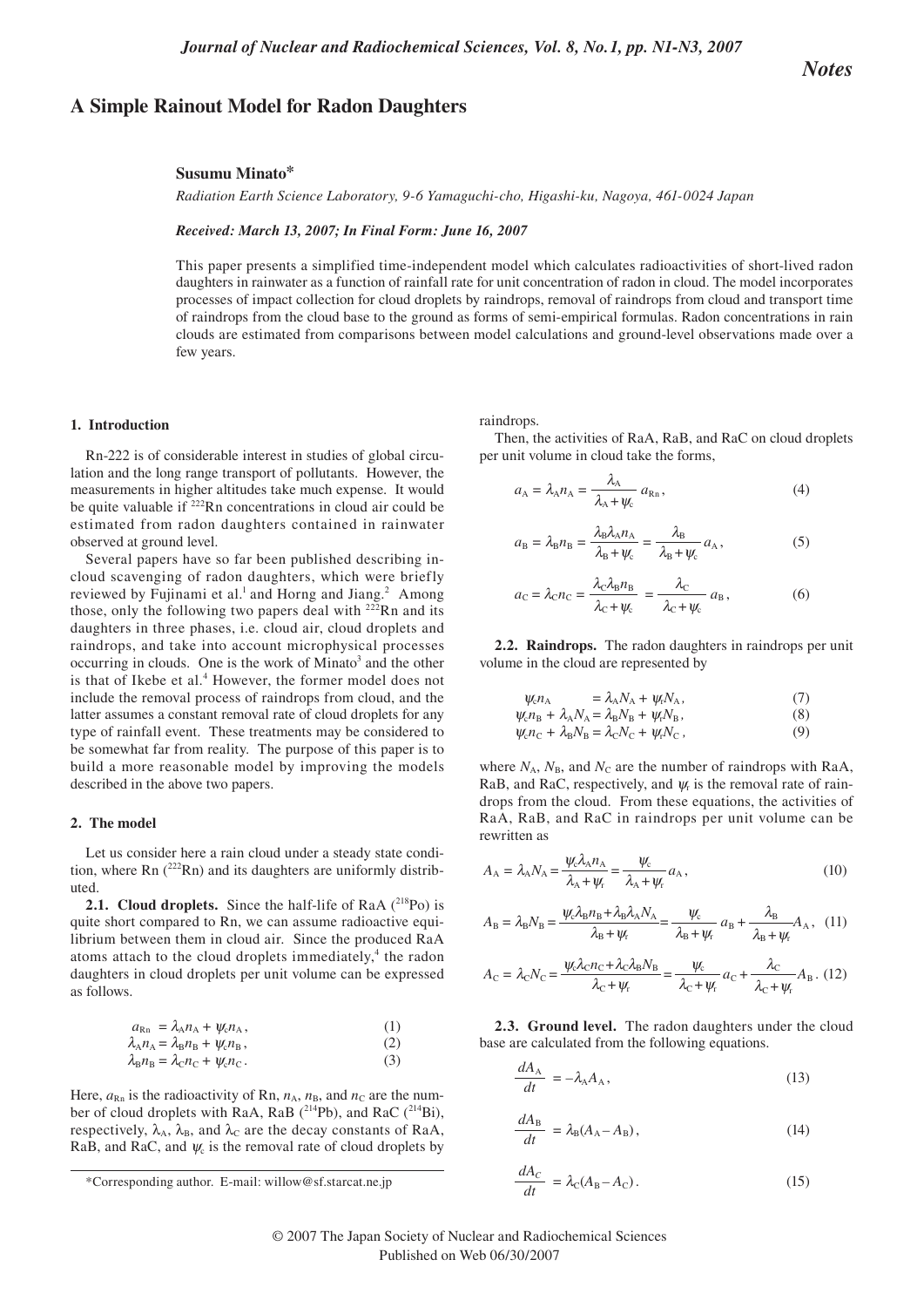The activities at ground level can be obtained by substituting the transport time from the cloud base to the ground into the solutions of eqs 13–15.

**2.4. Radioactivity of rainwater.** Now, in order to compare the model mentioned above with ground-level observations, we have to transform the radioactivities of raindrops per unit volume in cloud air,  $A_A$ ,  $A_B$ , and  $A_C$  expressed in units of Bq/m<sup>3</sup> to the activities of rainwater,  $\alpha_A$ ,  $\alpha_B$  and  $\alpha_C$ , in units of Bq/mL using the following relation,

$$
\alpha_{\rm A} = \frac{\rho}{L_{\rm r}} A_{\rm A}, \quad \alpha_{\rm B} = \frac{\rho}{L_{\rm r}} A_{\rm B}, \quad \alpha_{\rm C} = \frac{\rho}{L_{\rm r}} A_{\rm C}, \qquad (16)
$$

where  $\rho$  is the density of rainwater in g/mL, and  $L<sub>r</sub>$  is the water content of raindrops in the cloud in  $g/m<sup>3</sup>$ , which can be derived from the Marshall-Palmer formula<sup>5</sup> in  $g/m<sup>3</sup>$  as a function of rainfall rate *P* in mm/h,

$$
L_{\rm r} = 0.089P^{0.84} \,. \tag{17}
$$

The collision rate for a single cloud droplet of radius *R* by raindrops between *R'* and *R'*+d*R'* is defined as

$$
H(R) = \int_{R'} \pi R'^{2} E(R', R) [\nu(R') - \nu(R)] s(R') dR'. \tag{18}
$$

Here,  $E$  is the collision efficiency,  $\nu$  the velocities of cloud droplets and raindrops and *s* the concentration of raindrops.<sup>3</sup> Then, the removal rate can be calculated from the following formula.

$$
\Psi_{c} = \frac{\int_{C} (R)H(R) dR}{\int_{C} (R) dR}, \qquad (19)
$$

where  $c$  is the concentration of cloud droplets, which is given in Reference 3 as a function of the mean radius of cloud droplets.

Numerical calculations for the above equations yield the following empirical formula.

$$
\psi_c = (0.028 - 0.036e^{-0.19 < R} P^{0.83},\tag{20}
$$

where  $\psi_c$  is the removal rate of cloud droplets per minute and  $\langle R \rangle$  the mean radius of cloud droplets in  $\mu$ m.

Next is to evaluate  $\psi_r$ , i.e. the removal rate of raindrops per minute. The rainfall rate is defined as follows.

$$
P = \psi_{\rm r} L_{\rm r} D. \tag{21}
$$

Here, *D* is the cloud depth, i.e. the difference between cloud top and cloud base. Then, we obtain

$$
\psi_{\rm r} = 0.187 \frac{P^{0.16}}{D} \tag{22}
$$

where *D* is in units of km.

Finally, we need an average velocity of raindrops under the cloud  $\langle v \rangle$  to calculate the transport time from the cloud base to the ground, which can be derived from the following relation.

$$
P = \langle v \rangle L_r. \tag{23}
$$

Namely,

$$
\langle \nu \rangle = 0.187 P^{0.16},\tag{24}
$$

where  $\langle v \rangle$  is in units of km/min.

## **3. Calculated results and comparisons**

Table 1 gives the model calculated results. Figure 1 shows the whole year data of short-time observations made during rainfall events at Nagoya<sup>1</sup> along with a few events data collected in Taiwan<sup>2</sup> and at Kashiwazaki.<sup>6</sup> The two curves in the figure represent fits of the model calculation given in Table 1 to the almost maximum and minimum specific activities. In this way, we can estimate Rn concentrations inside clouds from ground-level observations of rainwater radioactivities using

| <b>TABLE 1: Model calculated rainfall rate dependence of</b>             |  |
|--------------------------------------------------------------------------|--|
| specific activity of rainwater at ground level per $1$ Bq/m <sup>3</sup> |  |
| of $222$ Rn in cloud air                                                 |  |

| Rainfall rate | RaB+RaC/Bq mL <sup>-1</sup> |        |       |
|---------------|-----------------------------|--------|-------|
| /mm $h^{-1}$  | Winter                      | Summer | Whole |
| 0.1           | 6.49                        | 11.4   | 9.45  |
| 0.2           | 5.50                        | 9.93   | 8.16  |
| 0.3           | 4.83                        | 8.90   | 7.26  |
| 0.5           | 3.94                        | 7.45   | 6.01  |
| 0.8           | 3.12                        | 6.04   | 4.82  |
| 1             | 2.74                        | 5.38   | 4.28  |
| 2             | 1.73                        | 3.52   | 2.75  |
| 3             | 1.26                        | 2.63   | 2.04  |
| 5             | 0.817                       | 1.76   | 1.35  |
| 8             | 0.533                       | 1.18   | 0.892 |
| 10            | 0.432                       | 0.967  | 0.728 |
| 20            | 0.220                       | 0.512  | 0.379 |
| 30            | 0.146                       | 0.349  | 0.256 |
| 50            | 0.0871                      | 0.213  | 0.155 |
| 70            | 0.0617                      | 0.154  | 0.111 |

Conditions; average cloud droplet radius=11 µm, cloud base height=2 km, and cloud top height= 10, 5, and 7.5 km for winter, summer, and whole year, respectively.



**Figure 1.** Comparison of momentary specific activities during rainfall observed at ground level with model calculations for the corresponding <sup>222</sup>Rn concentrations in cloud air using the parameter for whole year given in Table 1